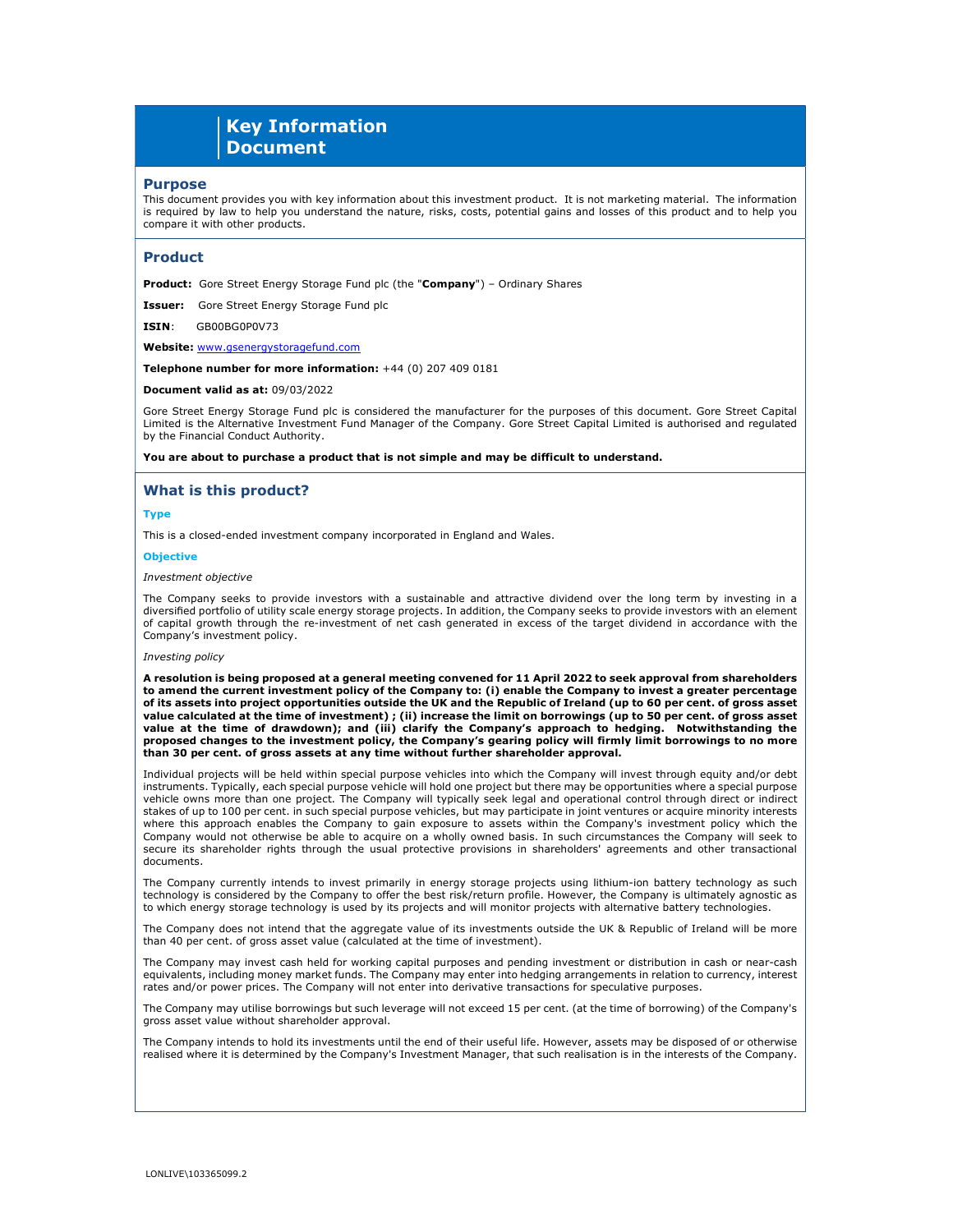# Intended retail investor

The product is intended for institutional investors, professionally-advised retail investors and non-advised retail investors with at least basic market knowledge and experience, seeking access to a diversified portfolio of utility scale energy storage projects in the UK and elsewhere, including North America and West Europe, in particular.

### Maturity

Subject to the continuation vote arrangements described below, this product does not have a maturity date.

There are no provisions entitling the manufacturer of this product to terminate the product unilaterally, nor for the automatic termination of the product.

# What are the risks and what could I get in return?

# Risk Indicator

Lower risk **Higher risk** 

We have classified this Product as 4 out 7, which is a medium risk class. This rates the potential losses from future performance at a medium level, and poor market conditions could impact the Company's capacity to pay you. This Product does not include any protection from future market performance so you could lose some or all of your investment. If we are not able to pay what is owed, you could lose your entire investment.

The risk indicator assumes you keep the product for 5 years. The actual risk can vary significantly if you cash in at an early stage and you may get back less.

### Performance Scenarios

| Investment of £10,000      |                                     |           |           |                                            |
|----------------------------|-------------------------------------|-----------|-----------|--------------------------------------------|
| <b>Scenarios</b>           |                                     | 1 year    | 3 years   | 5 years<br>(Recommended<br>holding period) |
| <b>Stress Scenario</b>     | What you might get back after costs | £5,159    | £5,175    | £4,424                                     |
|                            | Average Return each year            | $-48.41%$ | $-19.71%$ | $-15.05%$                                  |
| Unfavourable Scenario      | What you might get back after costs | £9,021    | £9,231    | £9,846                                     |
|                            | Average Return each year            | $-9.79%$  | $-2.63%$  | $-0.31%$                                   |
| <b>Moderate Scenario</b>   | What you might get back after costs | £10,811   | £12,636   | £14,770                                    |
|                            | Average Return each year            | 8.11%     | 8.11%     | 8.11%                                      |
| <b>Favourable Scenario</b> | What you might get back after costs | £12,957   | £17,299   | £22,156                                    |
|                            | Average Return each year            | 29.57%    | 20.04%    | 17.25%                                     |

This table shows the money you could get back over the next 5 years, under different scenarios, assuming that you invest £10,000 from the outset. The scenarios shown illustrate how your investments could perform. You can compare them with the scenarios of other products. The scenarios presented are an estimate of future performance based on evidence from the past on how the value of this investment varies and are not an exact indicator. What you get back will vary depending on how the market performs and how long you keep the investment. The stress scenario shows what you might get back in extreme market circumstances, and it does not take into account the situation where we are not able to pay you. The figures shown include all the costs of the product itself, but may not include all the costs that you pay to your advisor or distributor. The figures do not take into account your personal tax situation, which may also affect how much you get back.

# What happens if Gore Street Energy Storage Fund plc is unable to pay out?

As a shareholder of the Company, you will not be entitled to compensation from the Financial Services Compensation Scheme or any other compensation scheme in the event that the Company were unable to pay any dividends or other returns it may elect to pay from time to time, or if it were unable to pay amounts due to you on a winding-up. No guarantee scheme applies to an investment in the Company.